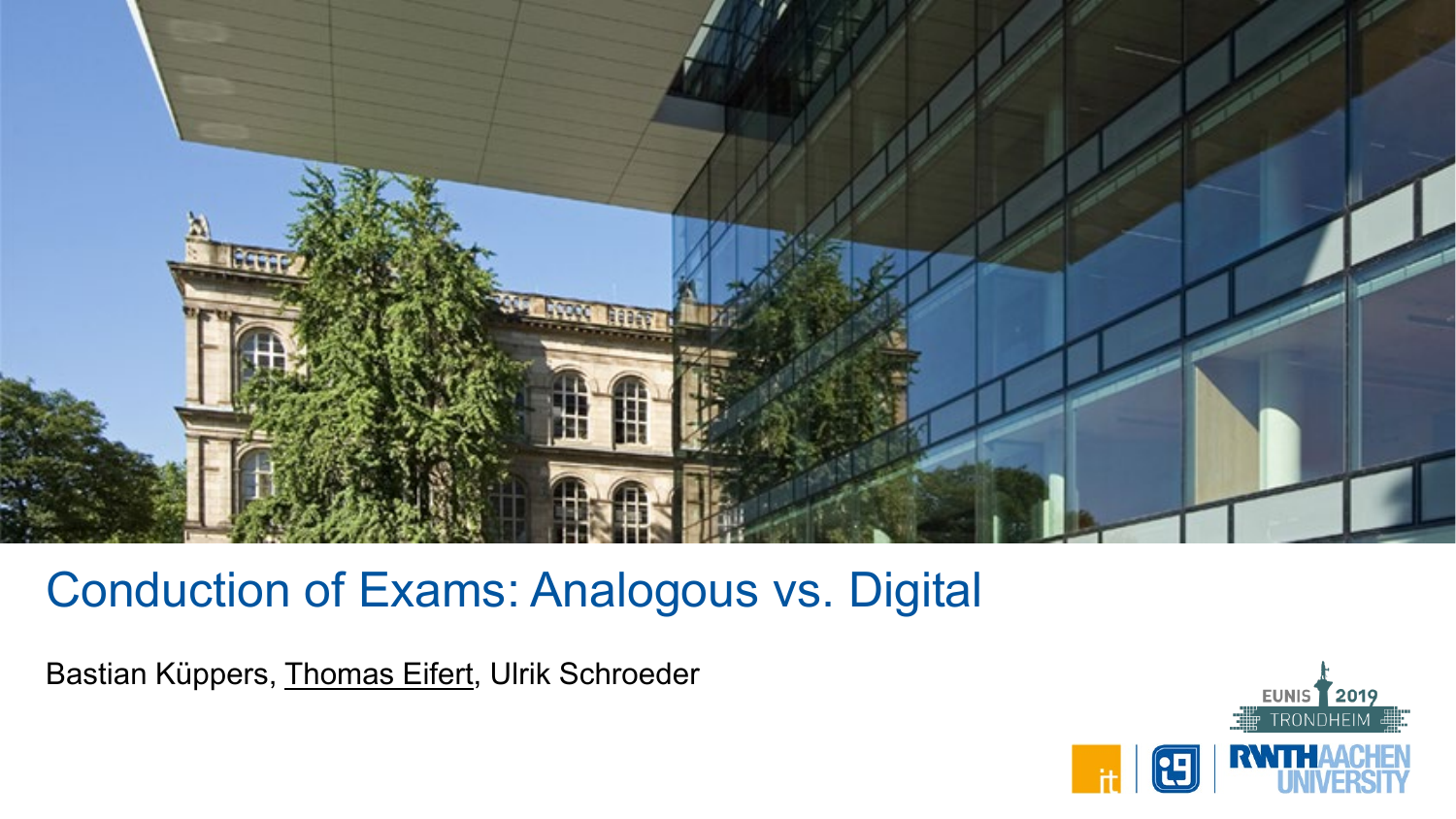#### **Statement of the Problem**

- Digital Examinations and Analogous Examinations differ in substantial aspects
	- − Formalities
	- − Preparation
	- − Conduction
	- − Grading
- Security concerns for Digital Examinations exist



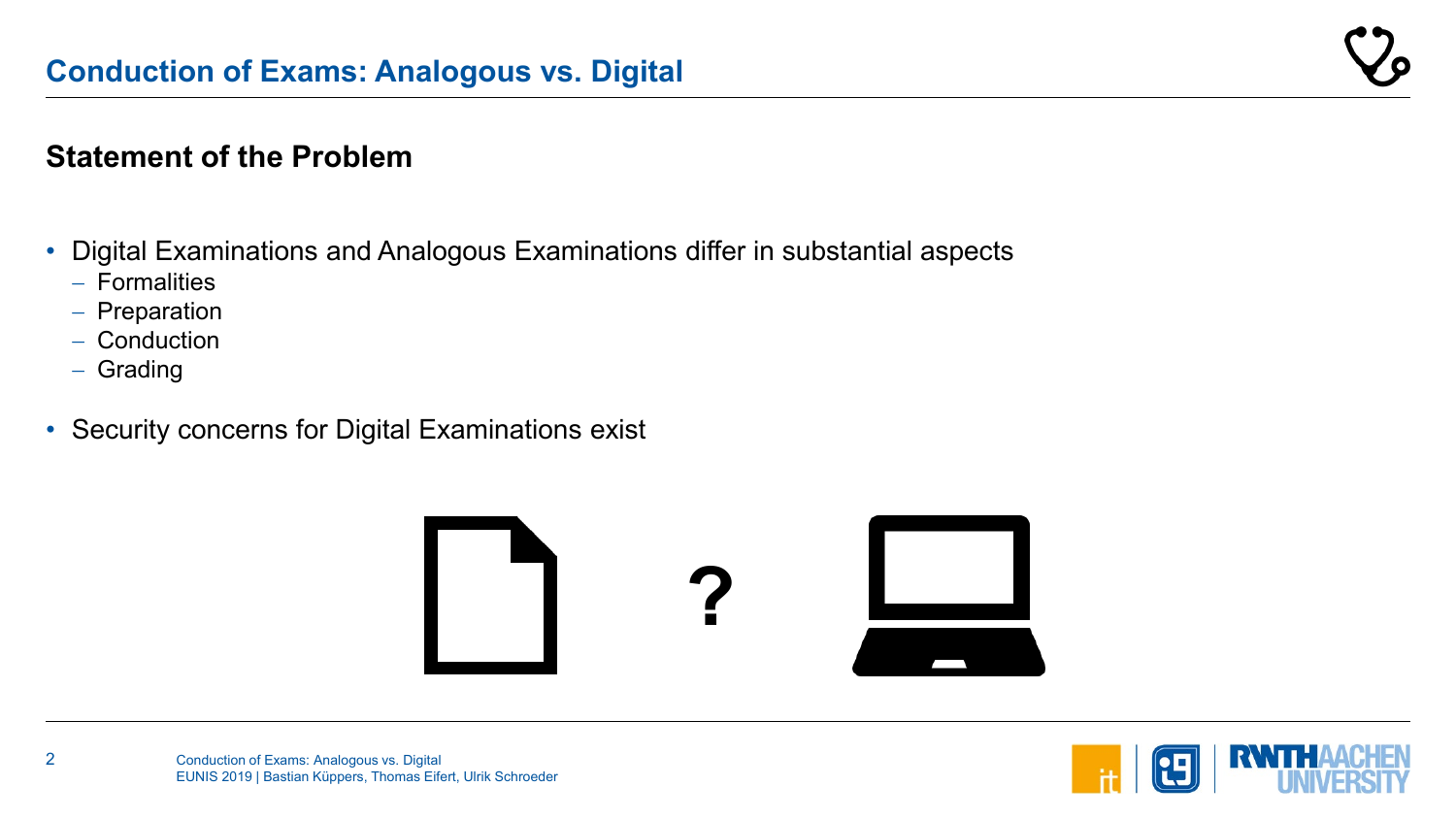#### **Structure of Exams**

- Three phases
	- − Preparation
	- − Conduction
	- − Grading
- These phases…
	- − … are valid for all types of exams
	- − … differ more or less from each other for Digital and Analogous Examinations



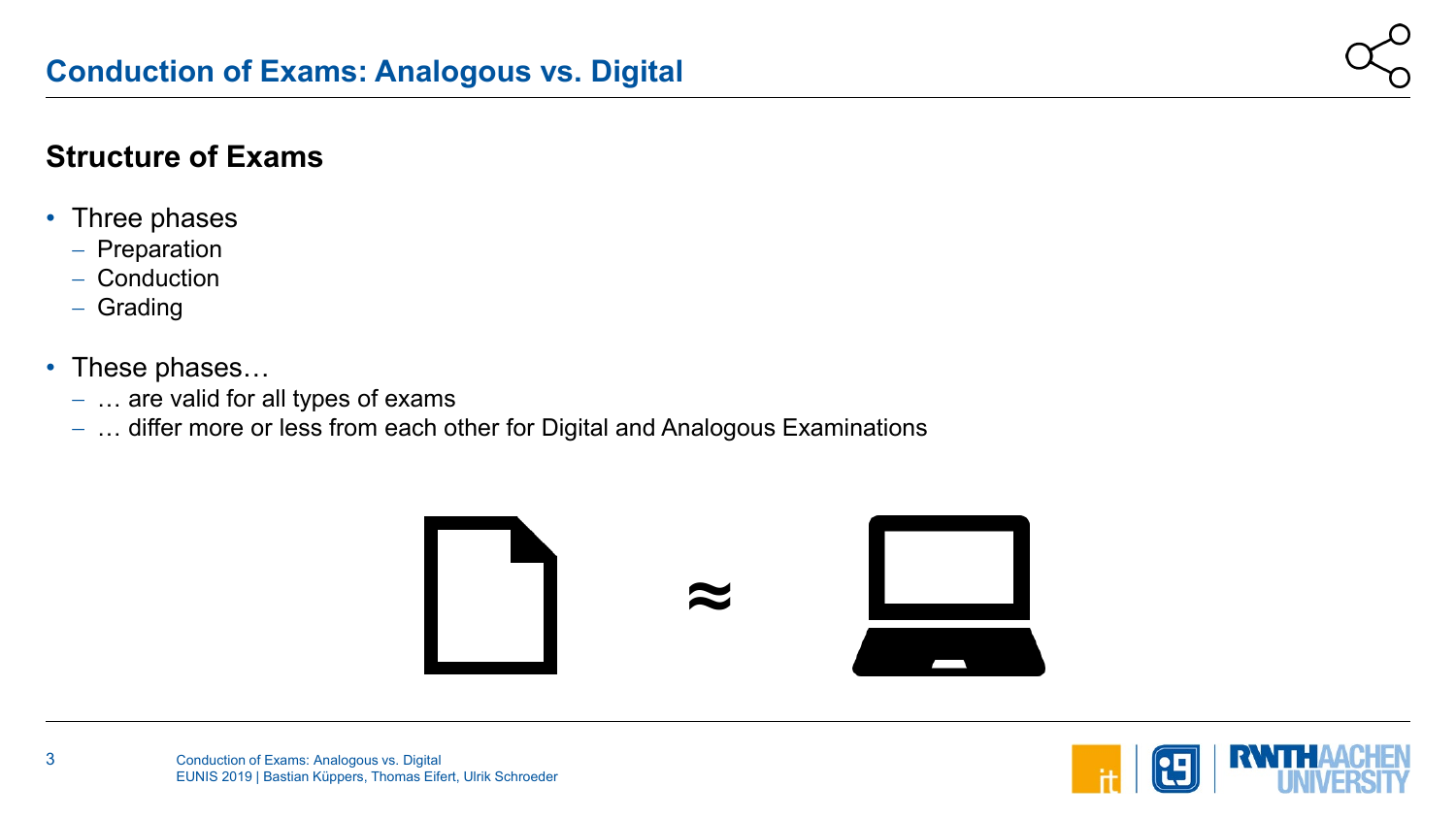

#### **Structure of Exams - Preparation**

- Only small differences
- Exam sheets for Analogous Examinations are mostly prepared on the computer nowadays (but do not have to be printed)



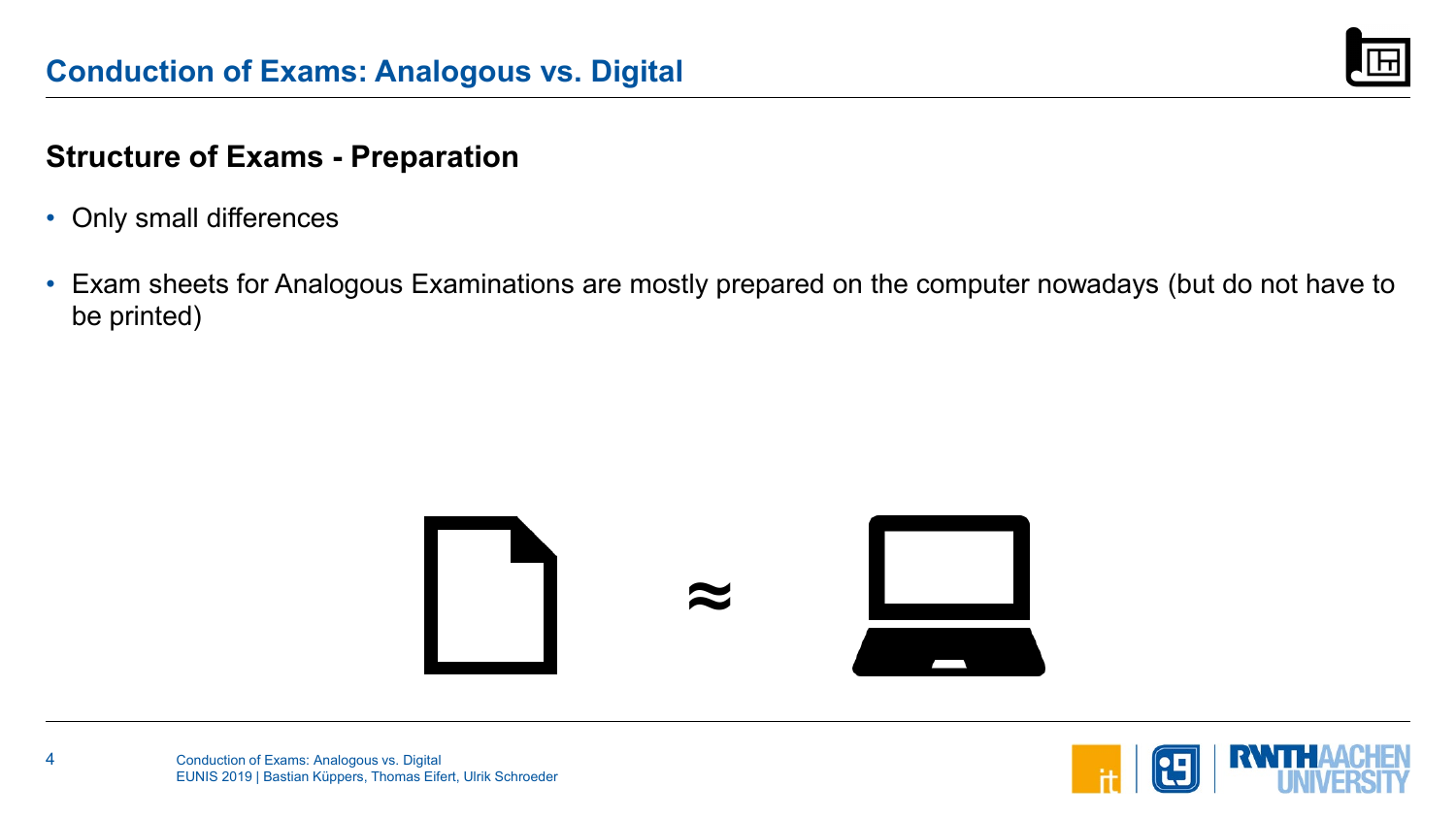#### **Structure of Exams - Conduction**

- Digital Examinations improve …
	- − … timing (same {start, end, operating time})
	- − … the handling of technicalities (attendance list, visiting the toilet)
	- − … the ways of posing and answering questions during the exam
	- − … the (not) handling of sheets of paper (no additional sheets needed, no sheets can get lost)



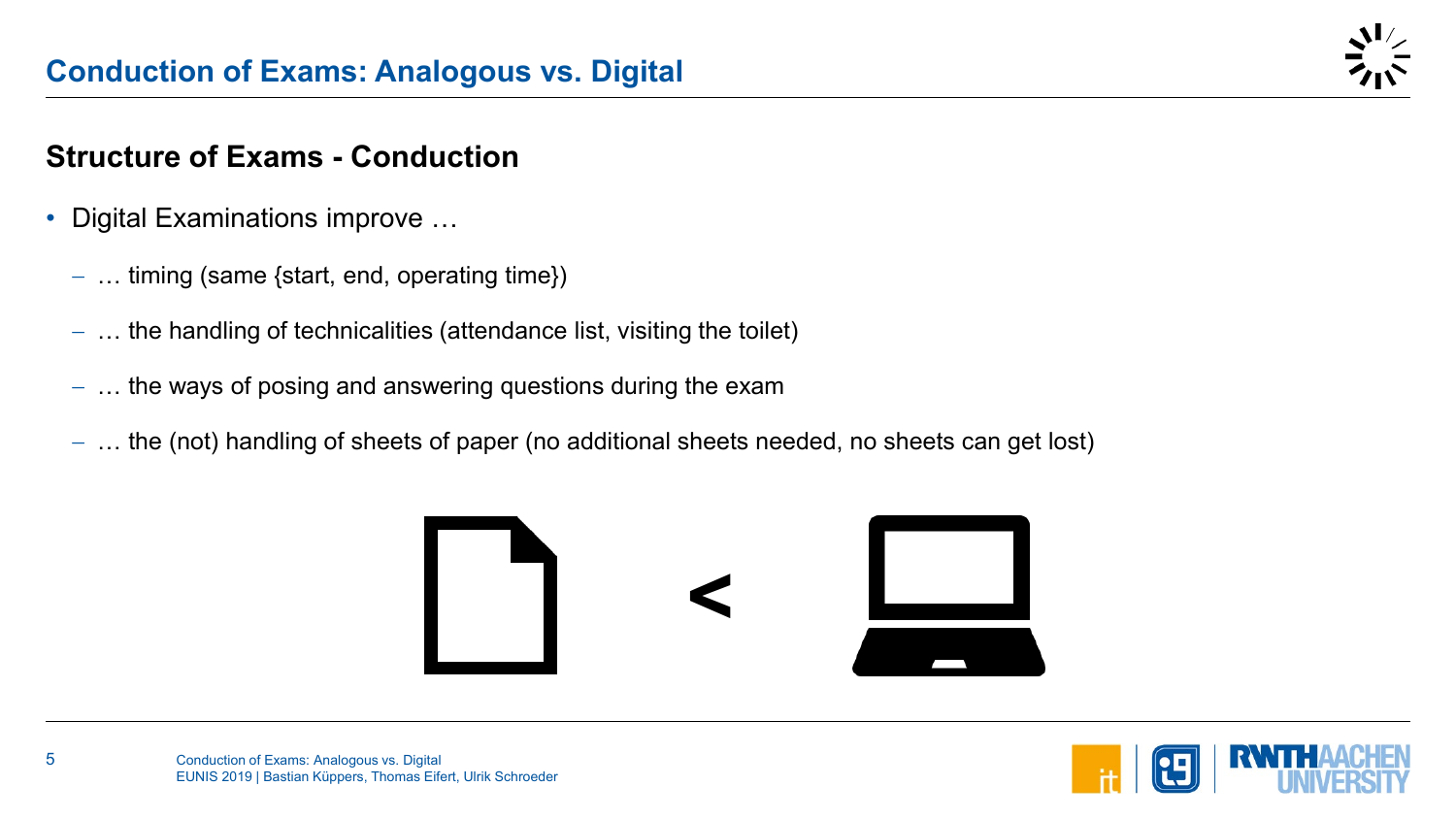#### **Structure of Exams - Grading**

- In Digital Examinations, students' results are available digitally
	- − Readability improves a lot!
	- Digital tools can be used for the correction, e.g. a debugger for programming assessment
	- − Answers can be corrected (semi-)automatically
	- − No switch between paper for correction and computer for tracking grades, therefore less prone to errors



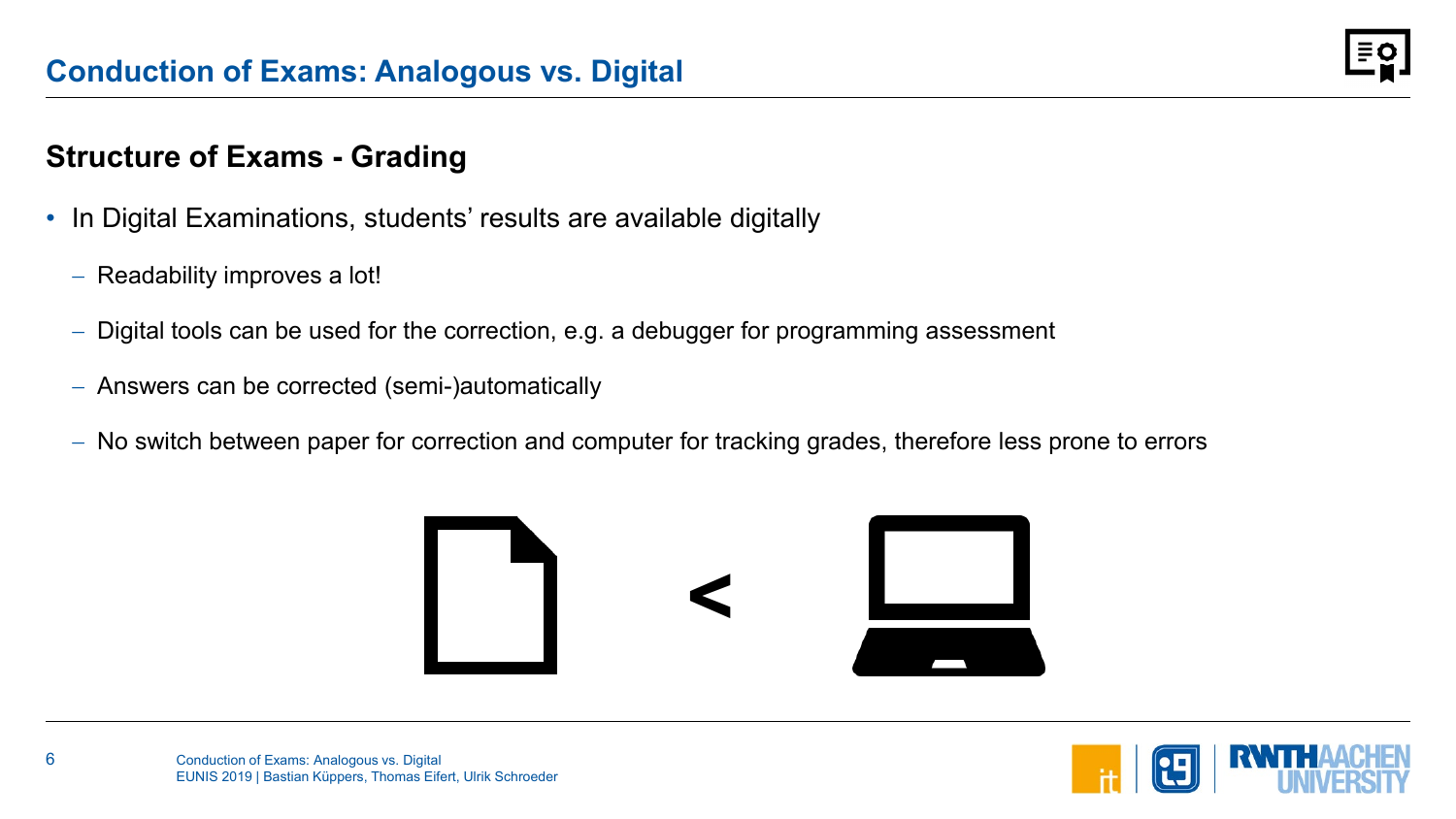

#### **Security Threats**

- Threats are the same for Digital and Analogous Examinations
	- − Access to unauthorized information
	- − Communication with other students
- Digital Examinations offer more opportunities to cheat, but …
	- − … these opportunities require a lot of effort to exploit
	- − … the traditional opportunities are a lot easier to exploit
	- − … offer more opportunities to detect cheating in the same manner



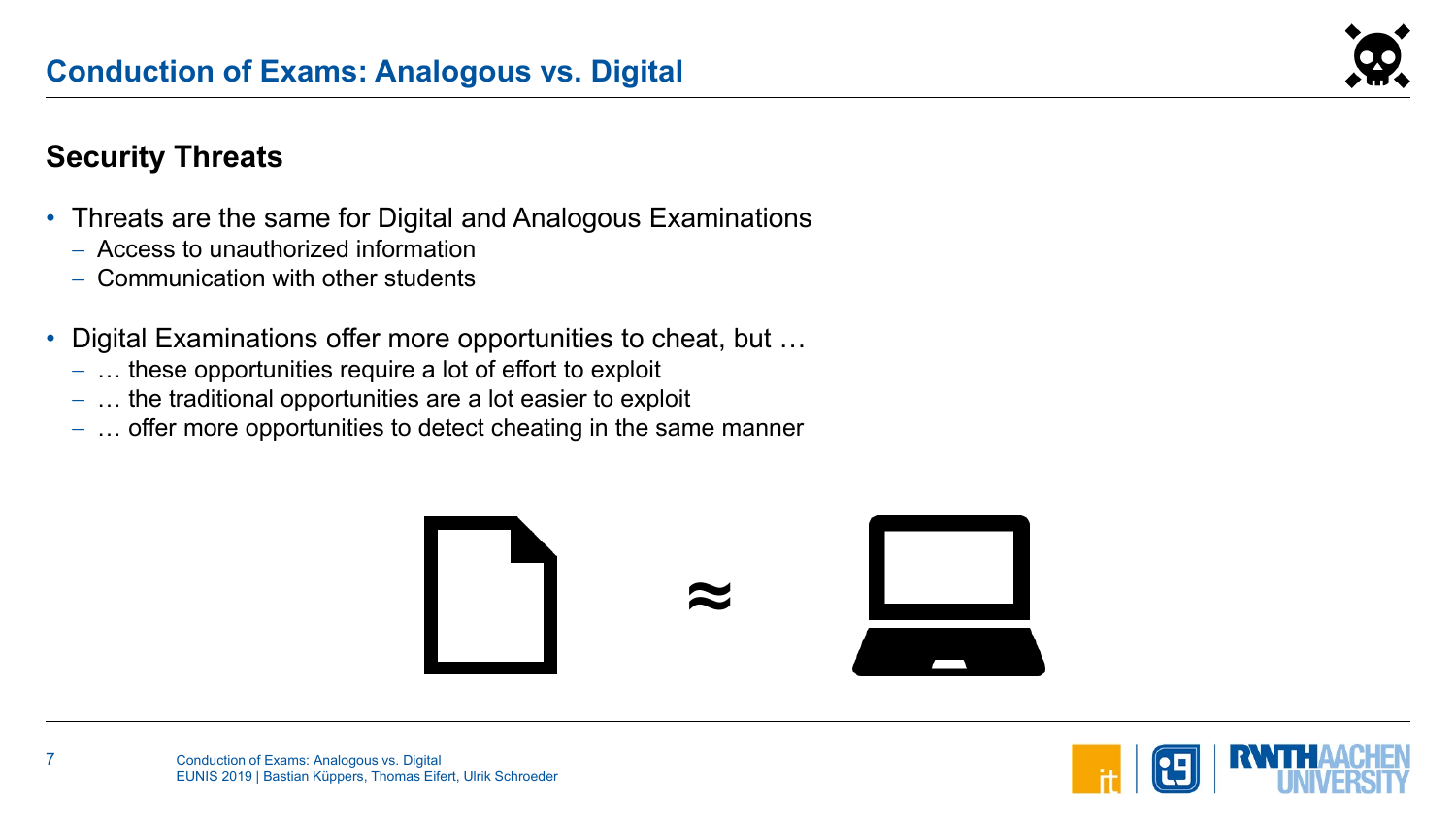

#### **Summary**

- Security threats exist in similar forms for both, Digital and Analogous Examinations
- Digital Examinations are, from our point of view, at least as secure as Analogous Examinations
- The advantages of Digital Examinations outweigh the disadvantages